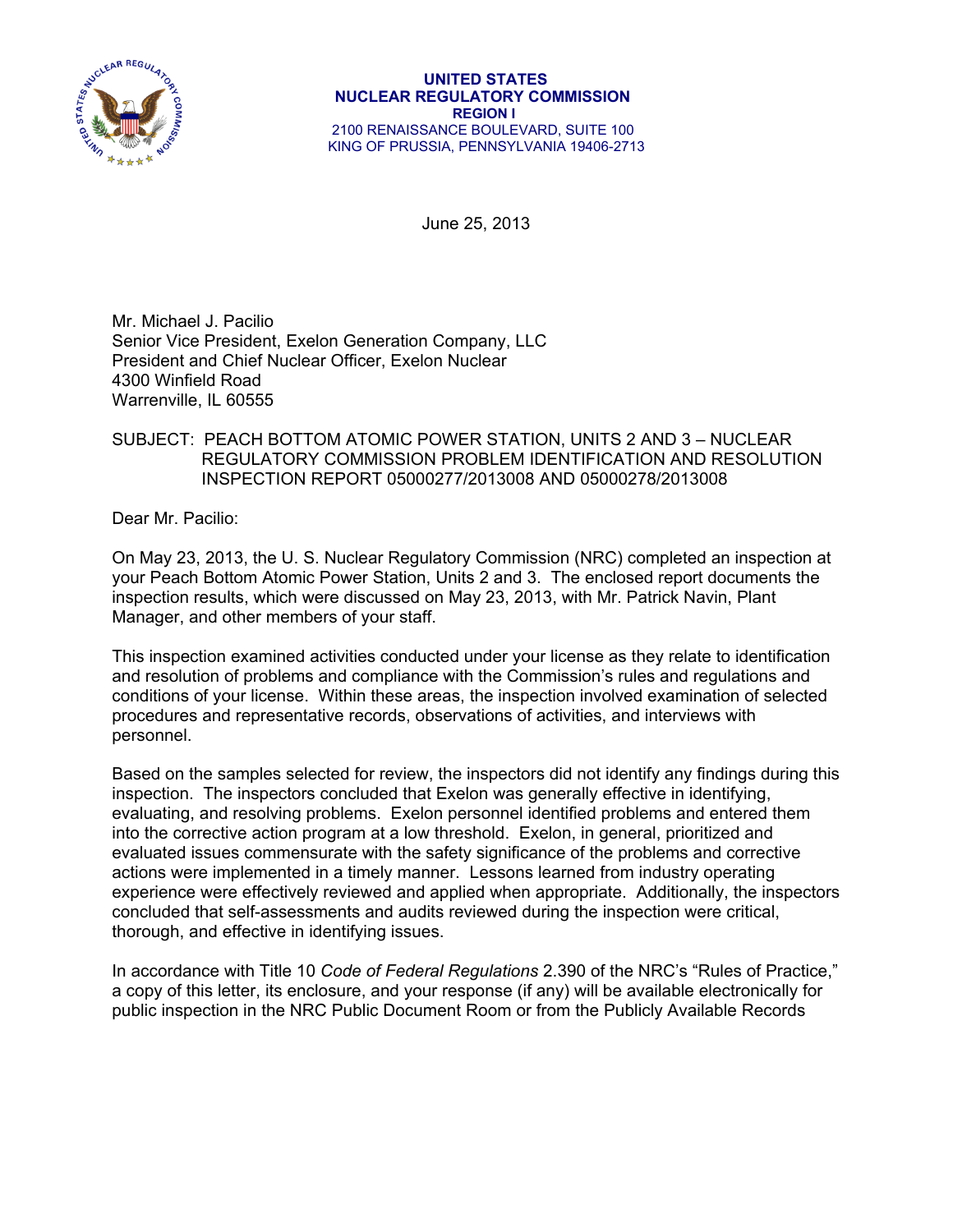(PARS) component of the NRC's Agencywide Documents Access Management System (ADAMS). ADAMS is accessible from the NRC website at http://www.nrc.gov/reading-rm/adams.html (the Public Electronic Reading Room).

Sincerely,

### **/RA/**

Mel Gray, Chief Reactor Projects Branch 4 Division of Reactor Projects

Docket Nos. 50-277, 50-278 License Nos. DPR-44, DPR-56

- Enclosure: Inspection Report 05000277/2013008 and 05000278/2013008 w/Attachment: Supplementary Information
- cc w/encl: Distribution via ListServ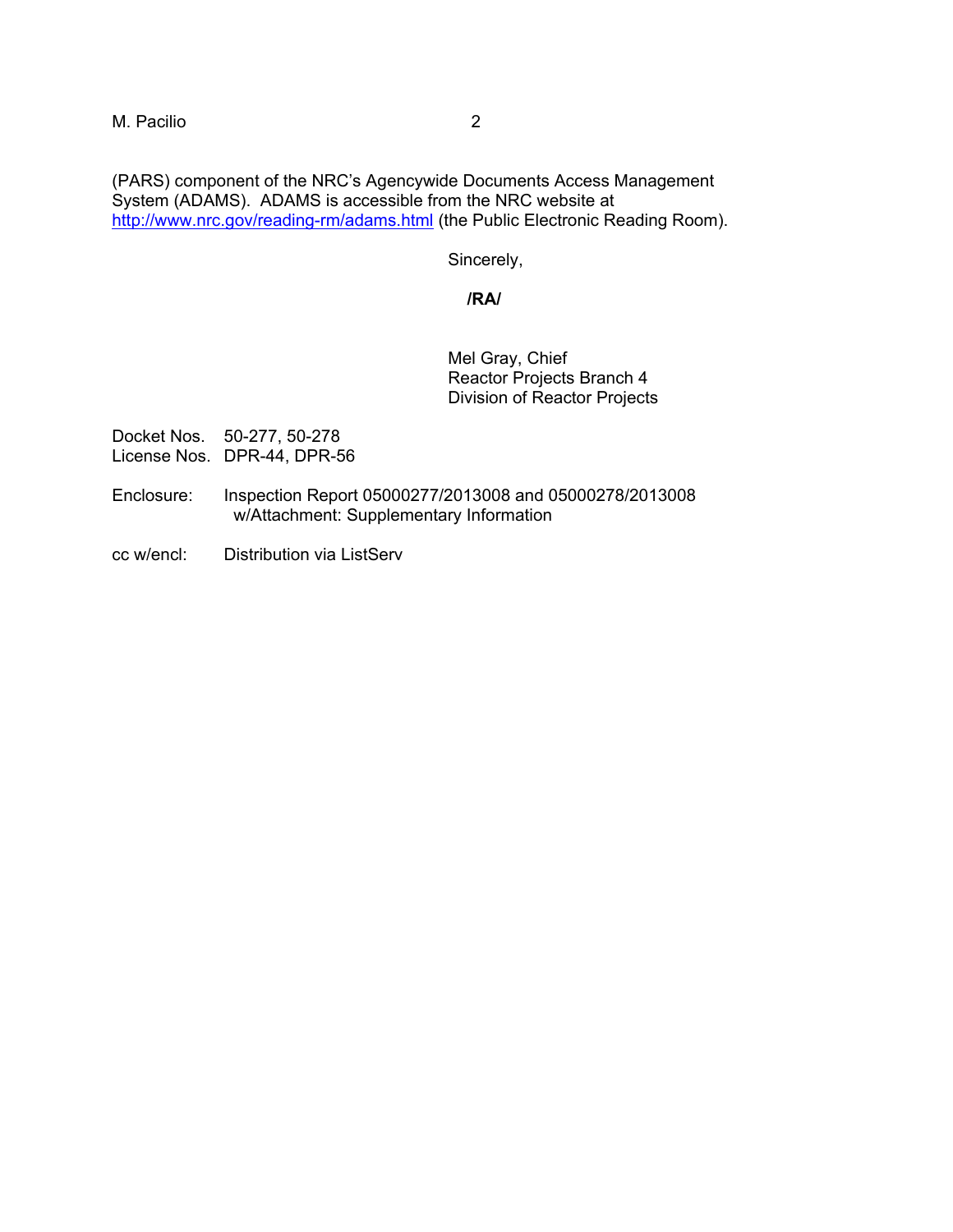(PARS) component of the NRC's Agencywide Documents Access Management System (ADAMS). ADAMS is accessible from the NRC website at http://www.nrc.gov/reading-rm/adams.html (the Public Electronic Reading Room).

Sincerely,

**/RA/** 

Mel Gray, Chief Reactor Projects Branch 4 Division of Reactor Projects

Docket Nos. 50-277, 50-278 License Nos. DPR-44, DPR-56

- Enclosure: Inspection Report 05000277/2013008 and 05000278/2013008 w/Attachment: Supplementary Information
- cc w/encl: Distribution via ListServ

Distribution w/encl: (via email) W. Dean, RA D. Lew, DRA D. Roberts, DRP A. Burritt, DRP C. Miller, DRS J. Clifford, DRS V. Campbell, RI OEDO M. Gray, DRP R. Powell, DRP S. Barber, DRP J. Ayala, DRP

A. Turilin, DRP B. Lin, DRP S. Hansell, DRP, SRI A. Ziedonis, DRP, RI S. Schmitt, DRP, OA T. Setzer, DRP C. Bickett, DRP G. Smith, DRS RidsNrrPMPeachBottom Resource RidsNrrDorlLpl1-2 Resource ROPreports Resource

DOCUMENT NAME: G:\DRP\BRANCH TSAB\Inspection Reports\PBAPS PI&R 2013\PB PIR Report 2013.docx ADAMS Accession No.: **ML13176A401**

| <b>SUNSI Review</b><br>☑             |             | ☑<br>Non-Sensitive<br>Sensitive |          | <b>Publicly Available</b><br>☑<br>Non-Publicly Available |  |
|--------------------------------------|-------------|---------------------------------|----------|----------------------------------------------------------|--|
| <b>OFFICE</b>                        | RI/DRP      | RI/DRP                          | RI/DRP   |                                                          |  |
| <b>NAME</b>                          | ГSetzer/TCS | <b>RPowell/RP</b>               | MGray/MG |                                                          |  |
| <b>DATE</b>                          | 06/17/13    | 06/17/13                        | 06/24/13 |                                                          |  |
| $- - - - - - - - - - - -$<br>------- |             |                                 |          |                                                          |  |

OFFICIAL RECORD COPY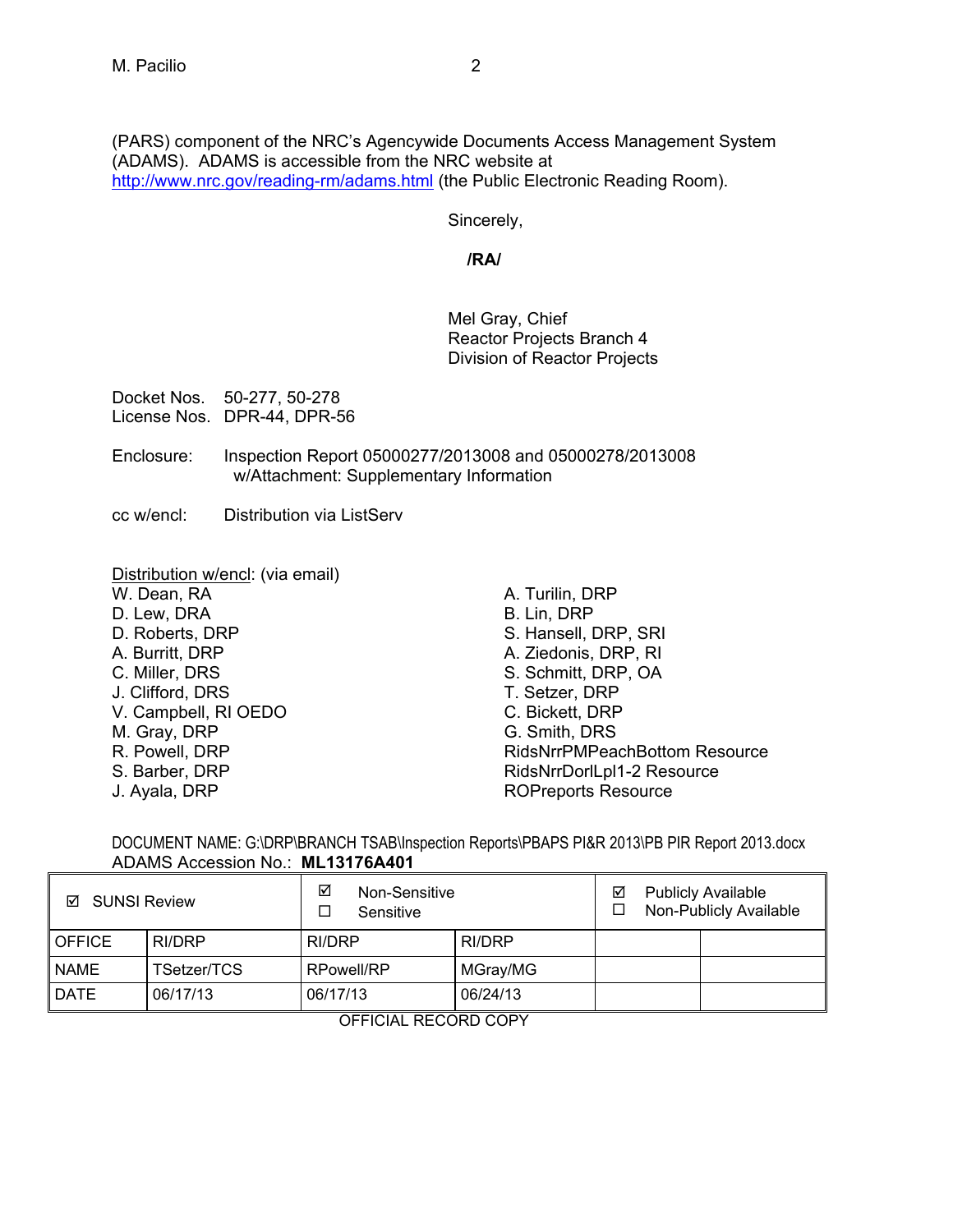# **U.S. NUCLEAR REGULATORY COMMISSION**

REGION I

| Docket Nos.  | 50-277 and 50-278                                                                                                                     |
|--------------|---------------------------------------------------------------------------------------------------------------------------------------|
| License Nos. | DPR-44 and DPR-56                                                                                                                     |
| Report Nos.  | 05000277/2013008 and 05000278/2013008                                                                                                 |
| Licensee:    | <b>Exelon Generation Company, LLC</b>                                                                                                 |
| Facility:    | Peach Bottom Atomic Power Station, Units 2 and 3                                                                                      |
| Location:    | Delta, PA                                                                                                                             |
| Dates:       | May 6, 2013 through May 23, 2013                                                                                                      |
| Team Leader: | Thomas Setzer, Senior Project Engineer                                                                                                |
| Inspectors:  | Carey Bickett, Senior Project Engineer<br>George Smith, Physical Security Inspector<br>Adam Ziedonis, Peach Bottom Resident Inspector |
| Approved by: | Mel Gray, Chief<br>Reactor Projects Branch 4<br>Division of Reactor Projects                                                          |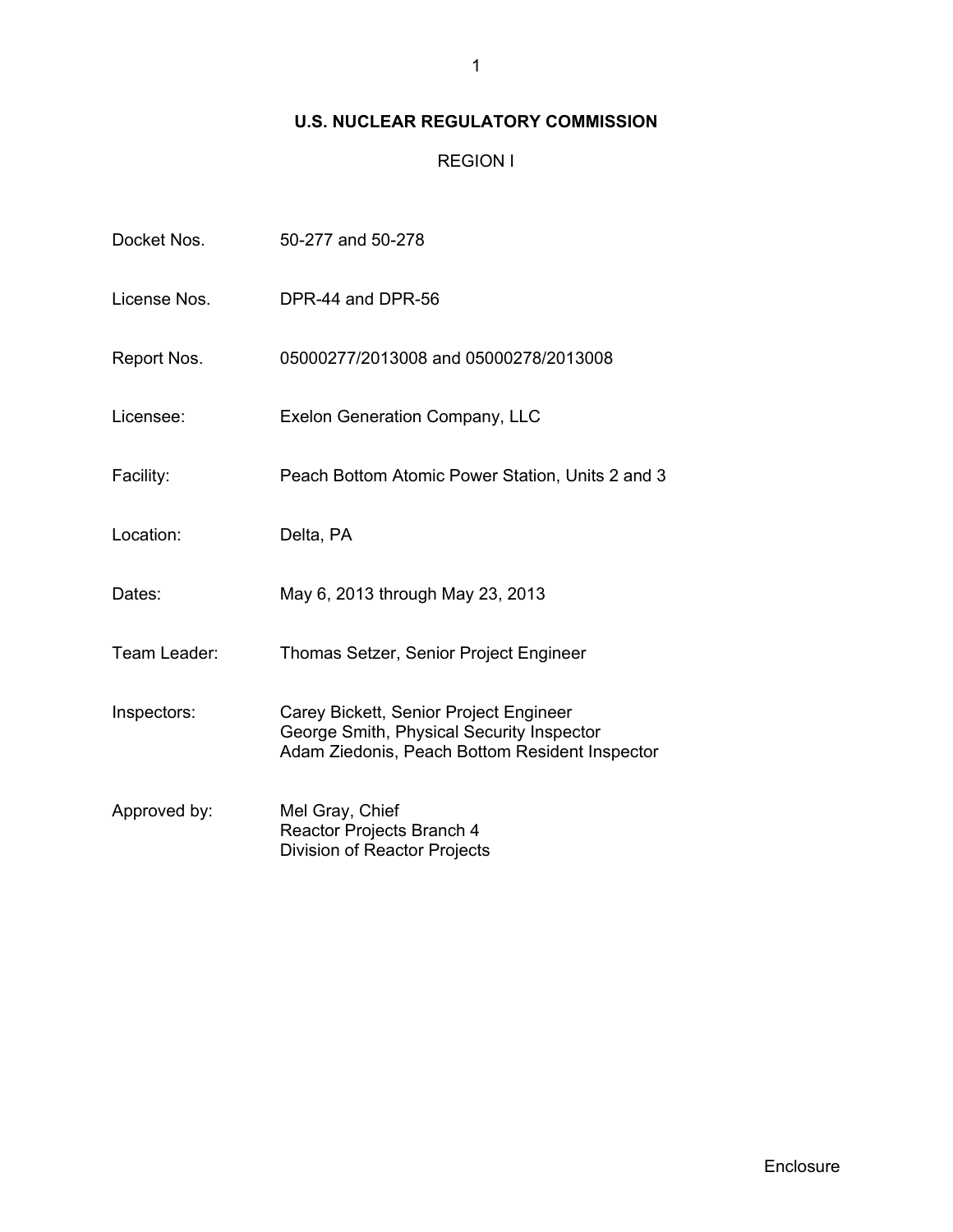## **SUMMARY**

IR 05000277/2013008 and 05000278/2013008; 05/06/13 – 05/23/13; Peach Bottom Atomic Power Station, Units 2 and 3; Biennial Baseline Inspection of Problem Identification and Resolution.

This NRC team inspection was performed by three regional inspectors and one resident inspector. The NRC's program for overseeing the safe operation of commercial nuclear power reactors is described in NUREG-1649, "Reactor Oversight Process," Revision 4, dated December 2006.

#### Problem Identification and Resolution

The inspectors concluded that Exelon was generally effective in identifying, evaluating, and resolving problems. Exelon personnel identified problems, entered them into the corrective action program at a low threshold, and in general, prioritized issues commensurate with their safety significance. Exelon appropriately screened issues for operability and reportability, and performed causal analyses that appropriately considered extent of condition, generic issues, and previous occurrences. The inspectors also determined that Exelon implemented corrective actions to address the problems identified in the corrective action program in a timely manner.

The inspectors concluded that Exelon adequately identified, reviewed, and applied relevant industry operating experience to Peach Bottom operations. In addition, based on those items selected for review, the inspectors determined that Exelon's self-assessments and audits were thorough.

Based on the interviews the inspectors conducted over the course of the inspection, observations of plant activities, and reviews of individual corrective action program and employee concerns program issues, the inspectors did not identify any indications that site personnel were unwilling to raise safety issues, nor did they identify any conditions that could have had a negative impact on the site's safety conscious work environment.

No findings were identified.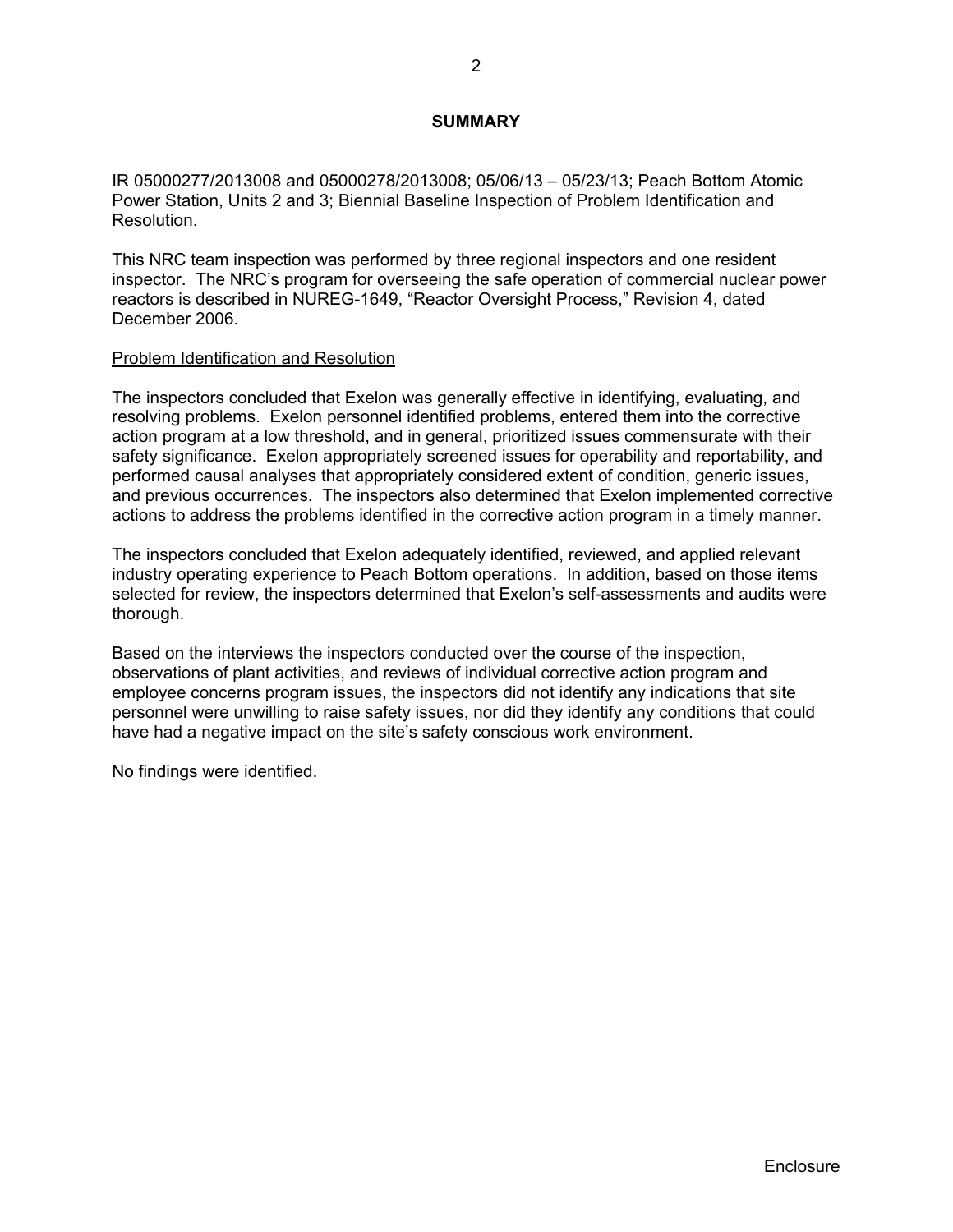### **REPORT DETAILS**

### **4. OTHER ACTIVITIES (OA)**

#### 4OA2 Problem Identification and Resolution (71152B)

This inspection constitutes one biennial sample of problem identification and resolution as defined by Inspection Procedure 71152. All documents reviewed during this inspection are listed in the Attachment to this report.

#### .1 Assessment of Corrective Action Program Effectiveness

#### a. Inspection Scope

The inspectors reviewed the procedures that described Exelon's corrective action program at Peach Bottom. To assess the effectiveness of the corrective action program, the inspectors reviewed performance in three primary areas: problem identification, prioritization and evaluation of issues, and corrective action implementation. The inspectors compared performance in these areas to the requirements and standards contained in Title 10 *Code of Federal Regulations* 50, Appendix B, Criterion XVI, "Corrective Action," and Exelon procedure LS-AA-125, "Corrective Action Program Procedure." For each of these areas, the inspectors considered risk insights from the station's risk analysis and reviewed condition reports selected across the seven cornerstones of safety in the NRC's Reactor Oversight Process. Additionally, the inspectors attended multiple Plan-of-the-Day, Station Ownership Committee, and Management Review Committee meetings. The inspectors selected items from the following functional areas for review: engineering, operations, maintenance, emergency preparedness, radiation protection, chemistry, physical security, and radiation protection.

### (1) Effectiveness of Problem Identification

In addition to the items described above, the inspectors reviewed system health reports, a sample of completed corrective and preventative maintenance work orders, completed surveillance test procedures and periodic trend reports. The inspectors also completed field walkdowns of various systems on site, such as the emergency diesel generators, high pressure coolant injection, reactor core isolation cooling, core spray, residual heat removal, 125 Vdc batteries, and 4kV equipment rooms. Additionally, the inspectors reviewed a sample of condition reports written to document issues identified through internal self-assessments, audits, and the operating experience program. The inspectors completed this review to verify that Exelon entered conditions adverse to quality into their corrective action program as appropriate.

#### (2) Effectiveness of Prioritization and Evaluation of Issues

The inspectors reviewed the evaluation and prioritization of a sample of condition reports issued since the last NRC biennial Problem Identification and Resolution inspection completed in August 2011. The inspectors also reviewed condition reports that were assigned lower levels of significance that did not include formal cause evaluations to ensure that they were properly classified. The inspectors' review included the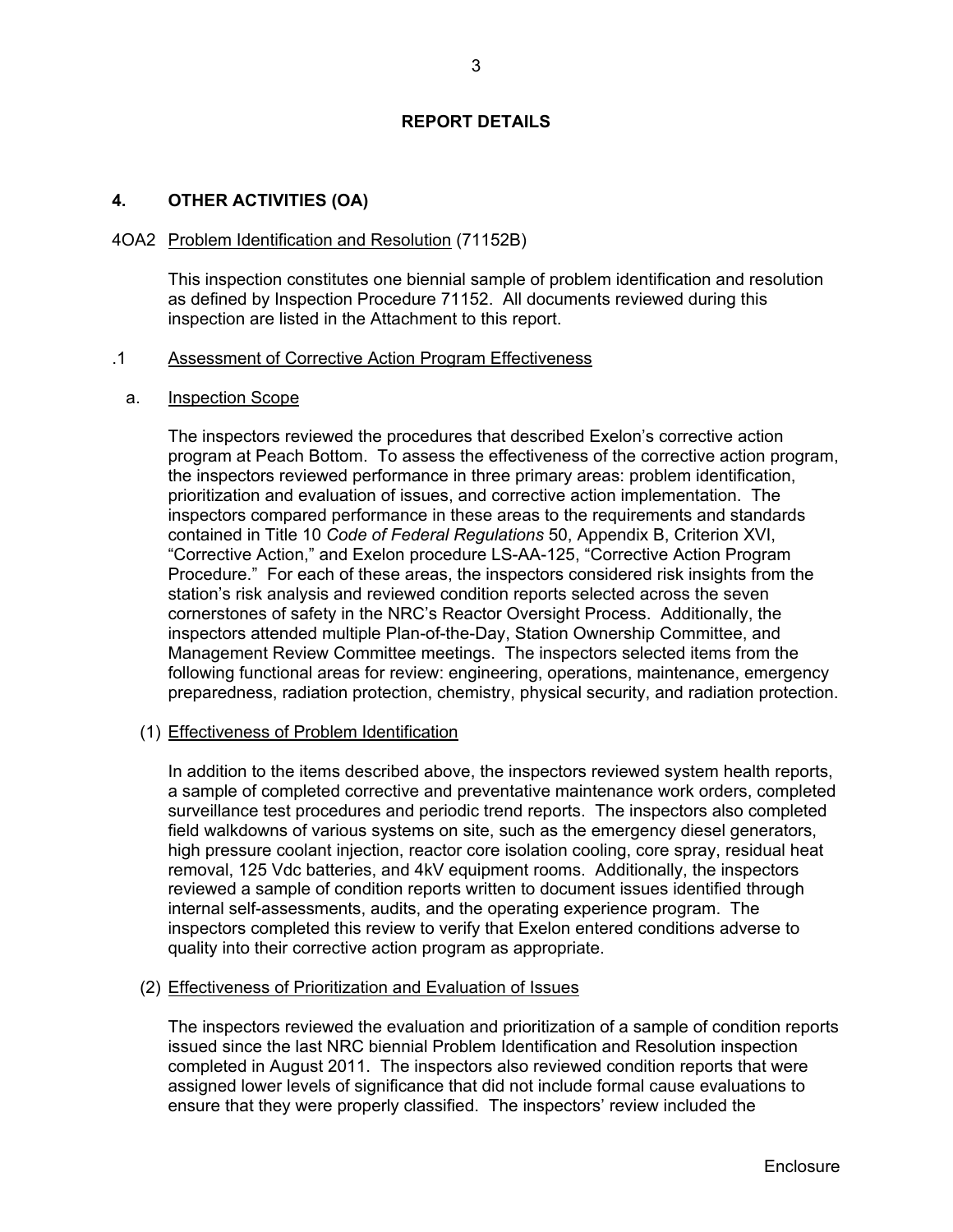# (3) Effectiveness of Corrective Actions

The inspectors reviewed Exelon's completed corrective actions through documentation review and, in some cases, field walkdowns to determine whether the actions addressed the identified causes of the problems. The inspectors also reviewed condition reports for adverse trends and repetitive problems to determine whether corrective actions were effective in addressing the broader issues. The inspectors reviewed Exelon's timeliness in implementing corrective actions and effectiveness in precluding recurrence for significant conditions adverse to quality. The inspectors also reviewed a sample of condition reports associated with selected non-cited violations and findings to verify that Exelon personnel properly evaluated and resolved these issues. In addition, the inspectors expanded the corrective action review to five years to evaluate Exelon actions related to average power range monitors and conditions associated with reactor half-scram signals.

### b. Assessment

## (1) Effectiveness of Problem Identification

Based on the selected samples, plant walkdowns, and interviews of site personnel in multiple functional areas, the inspectors determined that Exelon identified problems and entered them into the corrective action program at a low threshold. Exelon staff at Peach Bottom initiated approximately 32,000 condition reports between August 2011 and May 2013. The inspectors observed supervisors at the Plan-of-the-Day, Station Ownership Committee, and Management Review Committee meetings appropriately questioning and challenging condition reports to ensure clarification of the issues. Based on the samples reviewed, the inspectors determined that Exelon trended equipment and programmatic issues, and appropriately identified problems in condition reports. Additionally, inspectors concluded that personnel were identifying trends at low levels. In general, inspectors did not identify any issues or concerns that had not been appropriately entered into the corrective action program for evaluation and resolution. In response to several questions and minor equipment observations identified by the inspectors during plant walkdowns, Exelon personnel promptly initiated condition reports and took immediate action to address the issues.

### (2) Effectiveness of Prioritization and Evaluation of Issues

The inspectors determined that, in general, Exelon appropriately prioritized and evaluated issues commensurate with the safety significance of the identified problem. Exelon screened condition reports for operability and reportability, categorized the condition reports by significance, and assigned actions to the appropriate department for evaluation and resolution. The condition report screening process considered human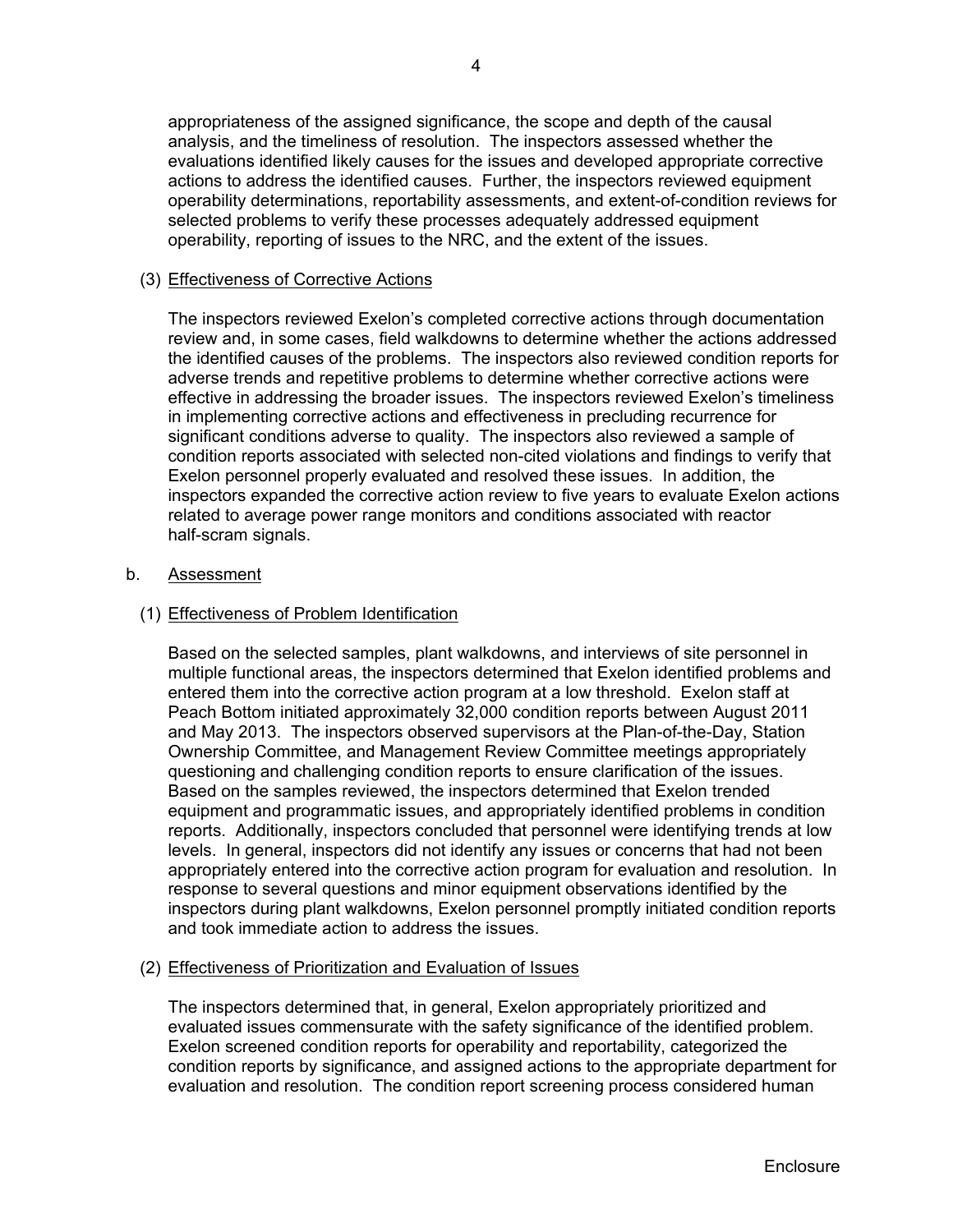performance issues, radiological safety concerns, repetitiveness, adverse trends, and potential impact on the safety conscious work environment.

Based on the sample of condition reports reviewed, the inspectors noted that the guidance provided by Exelon corrective action program implementing procedures appeared sufficient to ensure consistency in categorization of issues. Operability and reportability determinations were performed when conditions warranted and the evaluations supported the conclusion. Causal analyses appropriately considered the extent of condition or problem, generic issues, and previous occurrences of the issue. However, the inspectors noted the following observation in Exelon's prioritization of condition reports.

Exelon generated condition reports 1396023 and 1272124 to document Maintenance Rule concerns with the 480V and core spray systems, respectively. Included in these condition reports were actions to perform a Maintenance Rule paragraph a(1) determination to evaluate each system's Maintenance rule classification. The station assigned a significance level of 4 to both of these condition reports. Exelon procedure LS-AA-120, Attachment 2, "Issue Report Level and Class Criteria," provides examples to be considered when assigning a condition report significance level. LS-AA-120 defines a potential Maintenance Rule a(1) condition as a significance level 3 condition report. The inspectors determined that assigning a level 4 to condition reports 1396023 and 1272124 did not meet the guidance described in LS-AA-120, and therefore, was a performance deficiency. However, because these issues were isolated cases and did not indicate a programmatic weakness to properly prioritize condition reports, the inspectors determined that the issue was of minor significance and not subject to enforcement action in accordance with the NRC's Enforcement Policy. Exelon documented this issue in condition report 1513303.

### (3) Effectiveness of Corrective Actions

The inspectors concluded that corrective actions for identified deficiencies were, in general, timely and adequately implemented. For significant conditions adverse to quality, Exelon, in general, identified actions to prevent recurrence. The inspectors concluded that corrective actions to address the sample of NRC non-cited violations and findings since the last problem identification and resolution inspection were timely and effective. However, the inspectors noted the following observation associated with prompt corrective action.

The inspectors reviewed root cause evaluation 938245 and determined that Exelon did not take prompt corrective action for a condition adverse to quality. Since 2009, Exelon has experienced multiple steam leak detection instrument power supply failures due to grounds that have affected the 125Vdc system. Exelon staff developed a corrective action to prevent recurrence (CAPR) to revise design specifications for the steam leak detection system power supplies to include adequate voltage surge suppression capability for equipment connected to the direct current system. The CAPR, however, did not require replacement of the power supplies currently installed in the plant under the previous design specification. Since power supply failures have continued to occur since the CAPR was completed, the inspectors determined that not promptly correcting the steam leak detection system power supply failures was a performance deficiency. The inspectors screened the issue in accordance with NRC Inspection Manual Chapter (IMC) 0612, Appendix B, "Issue Screening," and IMC Appendix E, "Examples of Minor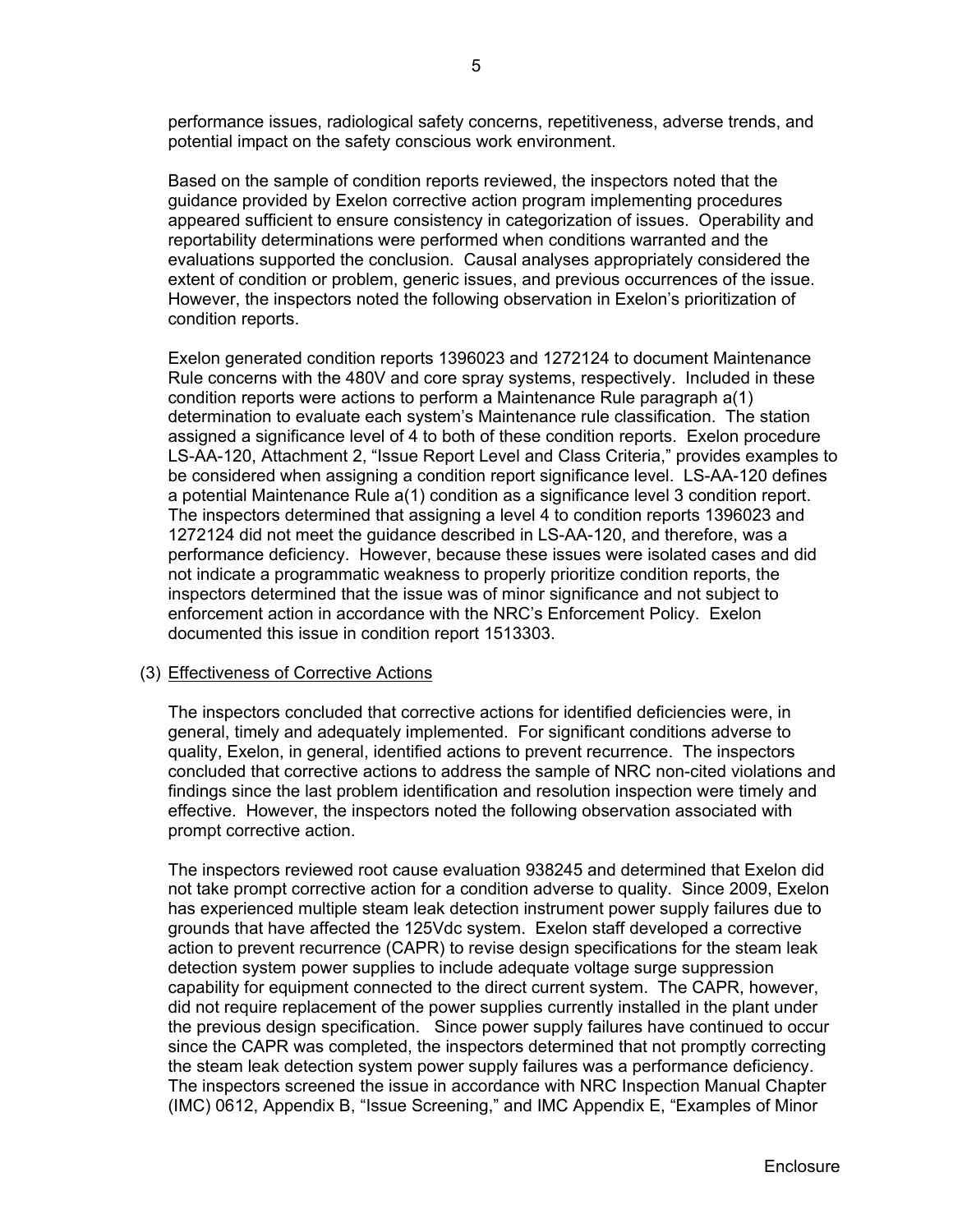Issues," and determined the issue was similar to the minor example in example 4d. The inspectors determined the issue was of minor significance and not subject to enforcement action because the failure of Exelon's CAPR to promptly correct power supplies problems did not impact safety. The main steam leak detection system is designed with redundant power supplies, therefore a single power supply failure has no safety impact, and multiple, concurrent failures would be required to generate a single channel containment isolation valve trip signal. Exelon entered this issue into the corrective action program in condition report 1522740.

c. Findings

No findings were identified.

## .2 Assessment of the Use of Operating Experience

a. Inspection Scope

The inspectors reviewed a sample of condition reports associated with review of industry operating experience to determine whether Exelon personnel appropriately evaluated the operating experience information for applicability to Peach Bottom and had taken appropriate actions, when warranted. The inspectors also reviewed evaluations of operating experience documents associated with a sample of NRC generic communications to ensure that Exelon personnel adequately considered the underlying problems associated with the issues for resolution via their corrective action program. In addition, the inspectors observed various plant activities to determine if the station considered industry operating experience during the performance of routine and infrequently performed activities.

b. Assessment

The inspectors determined that Exelon appropriately considered industry operating experience information for applicability, and used the information for corrective and preventive actions to identify and prevent similar issues when appropriate. The inspectors determined that operating experience was appropriately applied and lessons learned were communicated and incorporated into plant operations and procedures when applicable. The inspectors also observed that industry operating experience was routinely discussed and considered during the conduct of Station Ownership Committee and Management Review Committee meetings.

c. Findings

No findings were identified.

- .3 Assessment of Self-Assessments and Audits
	- a. Inspection Scope

The inspectors reviewed a sample of audits, including the most recent audit of the corrective action program, focused area self-assessments, and check-in selfassessments performed by Exelon. Inspectors performed these reviews to determine if Exelon entered problems identified through these assessments into the corrective action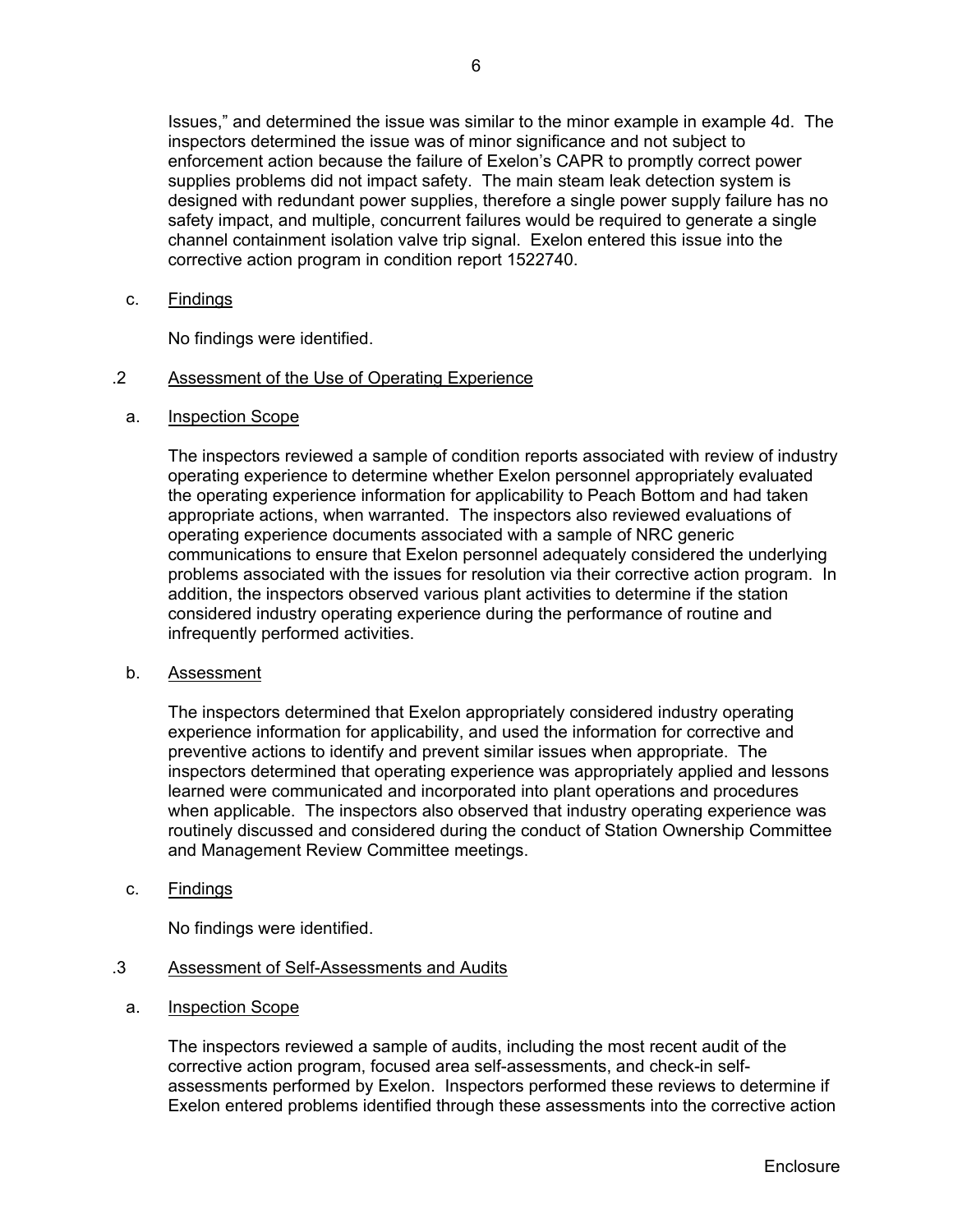program, when appropriate, and whether Exelon initiated corrective actions to address identified deficiencies. The inspectors evaluated the effectiveness of the audits and assessments by comparing audit and assessment results against self-revealing and NRC-identified observations made during the inspection.

#### b. Assessment

The inspectors concluded that focused area self-assessments, check-in selfassessments, and audits were critical, thorough, and effective in identifying issues. The inspectors observed that Exelon personnel knowledgeable in the subject completed these audits and self-assessments in a methodical manner. Exelon staff completed these audits and self-assessments to a sufficient depth to identify issues which were then entered into the corrective action program for evaluation. The station implemented corrective actions associated with the identified issues commensurate with their safety significance.

c. Findings

No findings were identified.

#### .4 Assessment of Safety Conscious Work Environment

a. Inspection Scope

During interviews with station personnel, the inspectors assessed the safety conscious work environment at Peach Bottom. Specifically, the inspectors interviewed personnel to determine whether they were hesitant to raise safety concerns to their management or the NRC. The inspectors also interviewed the station Employee Concerns Program coordinator to determine what actions are implemented to ensure employees were aware of the program and its availability with regards to raising safety concerns. The inspectors reviewed the Employee Concerns Program files to ensure that Exelon entered issues into the corrective action program when appropriate.

b. Assessment

During interviews, Peach Bottom staff expressed a willingness to use the corrective action program to identify plant issues and deficiencies and stated that they were willing to raise safety issues. The inspectors noted that no one interviewed stated that they personally experienced or were aware of a situation in which an individual had been retaliated against for raising a safety issue. All persons interviewed demonstrated an adequate knowledge of the corrective action program and the Employee Concerns Program. Based on these limited interviews, the inspectors concluded that there was not evidence of an unacceptable safety conscious work environment and there were not significant challenges to the free flow of information.

### c. Findings

No findings were identified.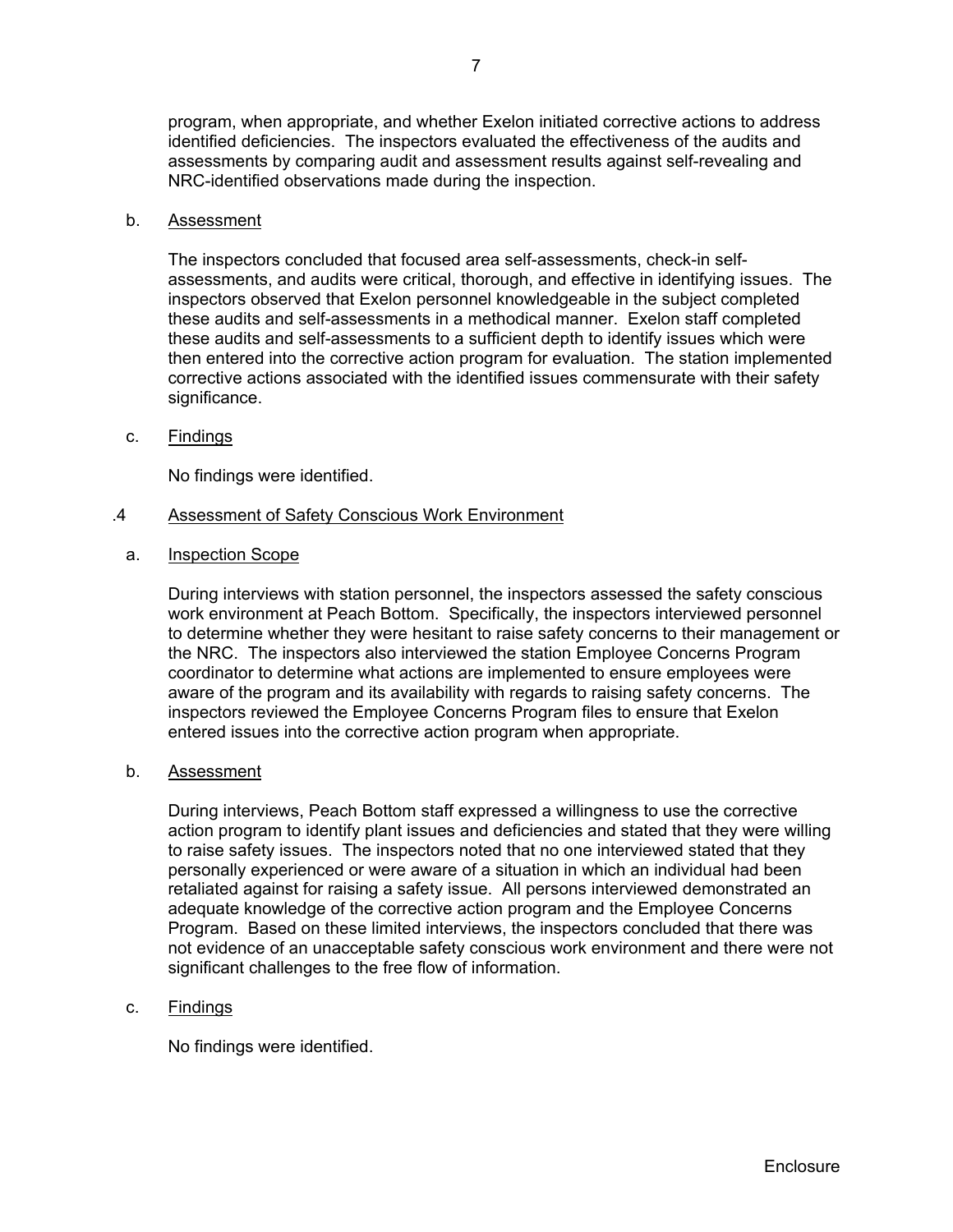### 4OA6 Meetings, Including Exit

On May 23, 2013, the inspectors presented the inspection results to Mr. Patrick Navin, Plant Manager, and other members of the Peach Bottom staff. The inspectors verified that no proprietary information was retained by the inspectors or documented in this report.

# **ATTACHMENT: SUPPLEMENTARY INFORMATION**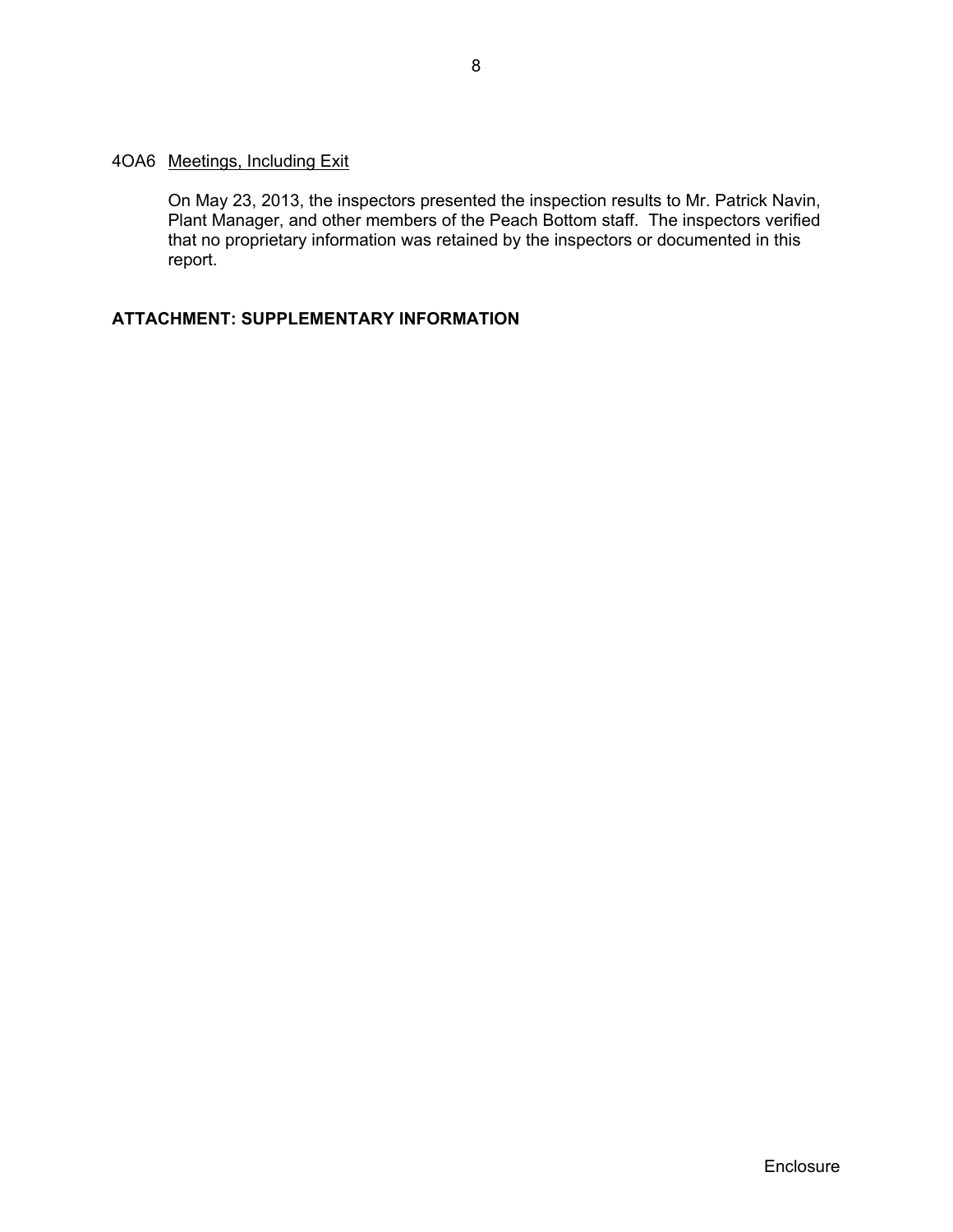# **SUPPLEMENTARY INFORMATION**

## **KEY POINTS OF CONTACT**

#### Licensee Personnel

R. Arters, Chemistry Technician

- C. Bauer, RCIC System Manager
- R. Brightup, Air Operated Valve Program Manager
- D. Dullum, Licensing Engineer
- M. Flynn, Senior Maintenance Programs Specialist
- A. Fogarty, Chemistry Staff
- J. Fogarty, Outage Planner
- S. Griffith, Security Operations Manager
- M. Grim, Chemistry Technician
- J. Kelly, Employee Concerns Specialist
- J. Kovalchick, Site Security Manager
- R. Lack, System Engineer
- M. Long, Senior Engineering Manager
- D. McClellan, Senior Regulatory Engineer
- G. Mehrotra, Senior Electrical Engineer
- M. Miller, Employee Concerns Specialist
- J. Moore, Operations Outage Manager Assistant
- R. Moye, System Engineer
- J. Paxson, Chemistry Technician
- C. Reynolds, Motor Operated Valve Program Manager
- R. Shortes, Radiation Engineering Manager
- D. Turek, Shift Operations Superintendent
- D. Wheeler, Maintenance Rule Program Coordinator

# **LIST OF ITEMS OPENED, CLOSED, DISCUSSED, AND UPDATED**

### Opened and Closed

None

# **LIST OF DOCUMENTS REVIEWED**

### **Section 4OA2: Problem Identification and Resolution**

### Audits and Self-Assessments

Maintenance Rad Worker Practices, (AR 1413766), March 10, 2013

Radiation Protection Audit Report, NOSA-PEA-11-06 (AR 1238450), Peach Bottom, August 1 – 16, 2011

Chemistry, Radwaste, Effluent and Environmental Monitoring Increased Frequency Audit Report, Audit NOSA-PEA-11-12 (AR 1202556) Peach Bottom, May 2-6, 2011

2013 NRC Problem Identification and Resolution (PI&R) Inspection; IP 71152, (AR 1440846), 3/27/13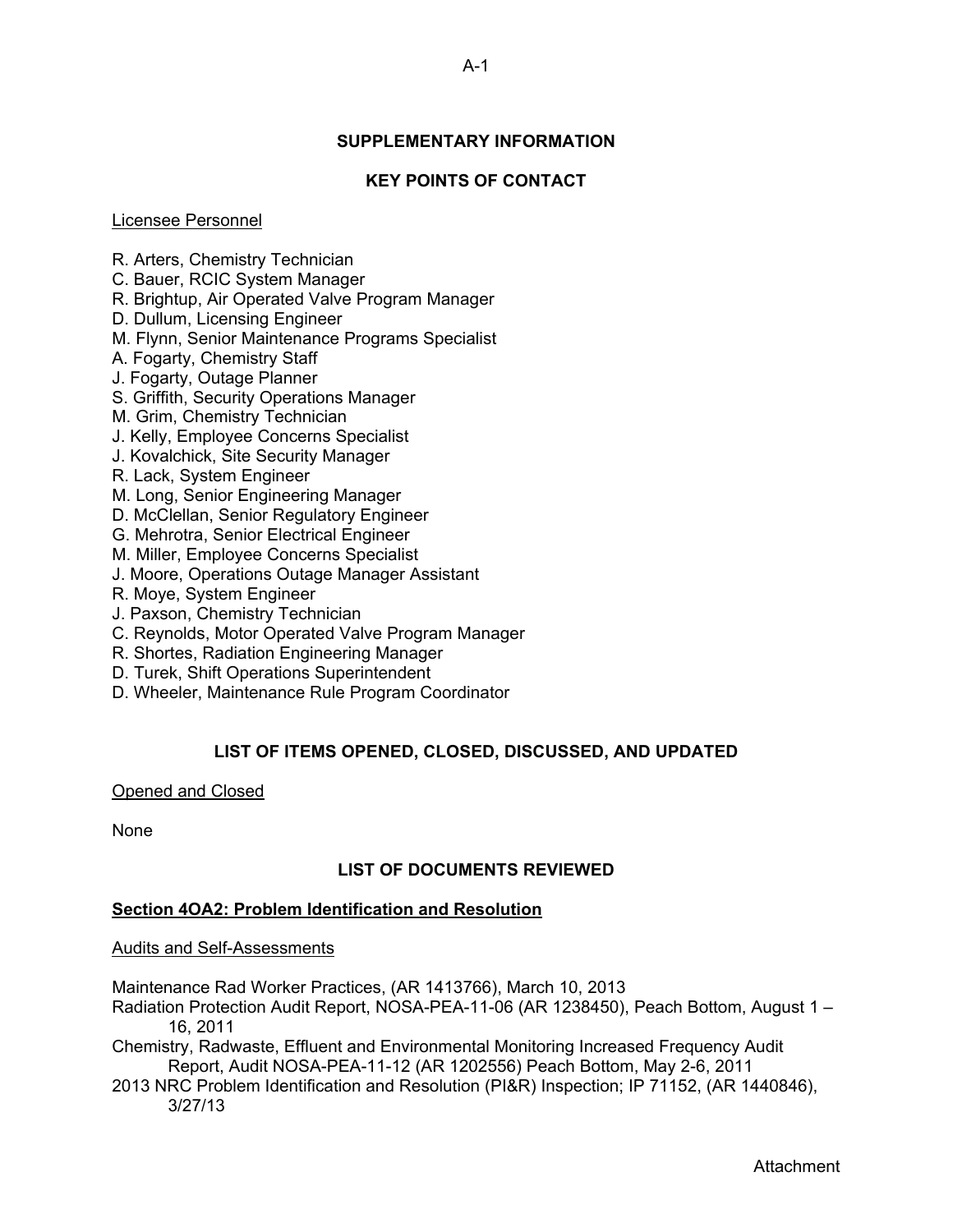- NOSA-PEA-11-08 (AR 1266947), Operations Audit Peach Bottom Atomic Power Station, November 14 – December 1, 2011
- Operational Decision-Making Check-In Self-Assessment, June 2012

Peach Bottom Safety Culture Survey Check in Self-Assessment, November 2010

2011 Employee Concerns Program Check-In Self-Assessment, January 18, 2012

2012 Employee Concerns Program Check-In Self-Assessment, December 20, 2012

OPEX Biennial Check-In Self-Assessment, November 20, 2012

Quality of Level 3 OPEX Evaluations Check-In Self-Assessment, November 19, 2012

Annual 2011 Review of OPEX Evaluation Quality and Timeliness, December 1, 2011

NOS-PEA-11-03, Emergency Preparedness Audit Report

NOS-PEA-11-11, Maintenance Increased Frequency Audit Report

NOS-PEA-12-01, Maintenance Audit Report

NOS-PEA-10-03, Emergency Preparedness Audit Report

NOS-PEA-13-12, Maintenance Increased Frequency Audit Report

NOSCPA-PB-11-13, Maintenance CPA Report

NOSCAP-PB-12-15, Maintenance CPA Report

Self-Assessment: Effectiveness of Maintenance and Technical Training (M&TT) Self-Assessment with a Focus on CAP (IR 1436074)

Self-Assessment: Maintenance Planning Department Adherence to Risk Assessment Process (IR 1314763)

Condition Reports *(\* indicates that condition report was generated as a result of this inspection)* 

| 1260163 | 1252395 | 1380126 | 1252615 | 1243718 |
|---------|---------|---------|---------|---------|
| 1278595 | 1254179 | 1380127 | 1263661 | 1243711 |
| 1390376 | 1266600 | 1380128 | 1344626 | 1373124 |
| 1394841 | 1266604 | 1380129 | 1358879 | 1381509 |
| 1491605 | 1272124 | 1380131 | 1368694 | 1384019 |
| 1284657 | 1295990 | 1383337 | 1394300 | 1371526 |
| 1406856 | 1296150 | 1393050 | 1431162 | 1371478 |
| 1408782 | 1296400 | 1396023 | 1460745 | 1443538 |
| 1483142 | 1296403 | 1401183 | 1487149 | 1498912 |
| 1456669 | 1296494 | 1409837 | 1466119 | 1499393 |
| 1251816 | 1303054 | 1413333 | 1361089 | 1324825 |
| 1278595 | 1309636 | 1419073 | 1474240 | 1144138 |
| 1382220 | 1310491 | 1423042 | 1456334 | 1442380 |
| 1420050 | 1317988 | 1428597 | 1396262 | 1442381 |
| 1422879 | 1317995 | 1430391 | 1496901 | 1442375 |
| 1249884 | 1319764 | 1457767 | 1492813 | 1442377 |
| 1250326 | 1328306 | 1466222 | 1484821 | 1166967 |
| 1250333 | 1352158 | 1513561 | 1495833 | 807147  |
| 1262600 | 1355773 | 1513692 | 1394025 | 871864  |
| 1270436 | 1359061 | 1518729 | 1105303 | 938245  |
| 1302824 | 1364066 | 1199711 | 1440846 | 965437  |
| 892191  | 1371735 | 1359373 | 1333896 | 973979  |
| 895789  | 1377135 | 1414197 | 784415  | 1034965 |
| 898030  | 1380119 | 1351957 | 848390  | 1112339 |
| 901501  | 1380121 | 1383301 | 843641  | 1120122 |
| 986151  | 1380122 | 1423654 | 896717  | 1121119 |
| 1207242 | 1380124 | 1321142 | 1076488 | 1165407 |
| 1249919 | 1380125 | 1246183 | 1243219 | 1184333 |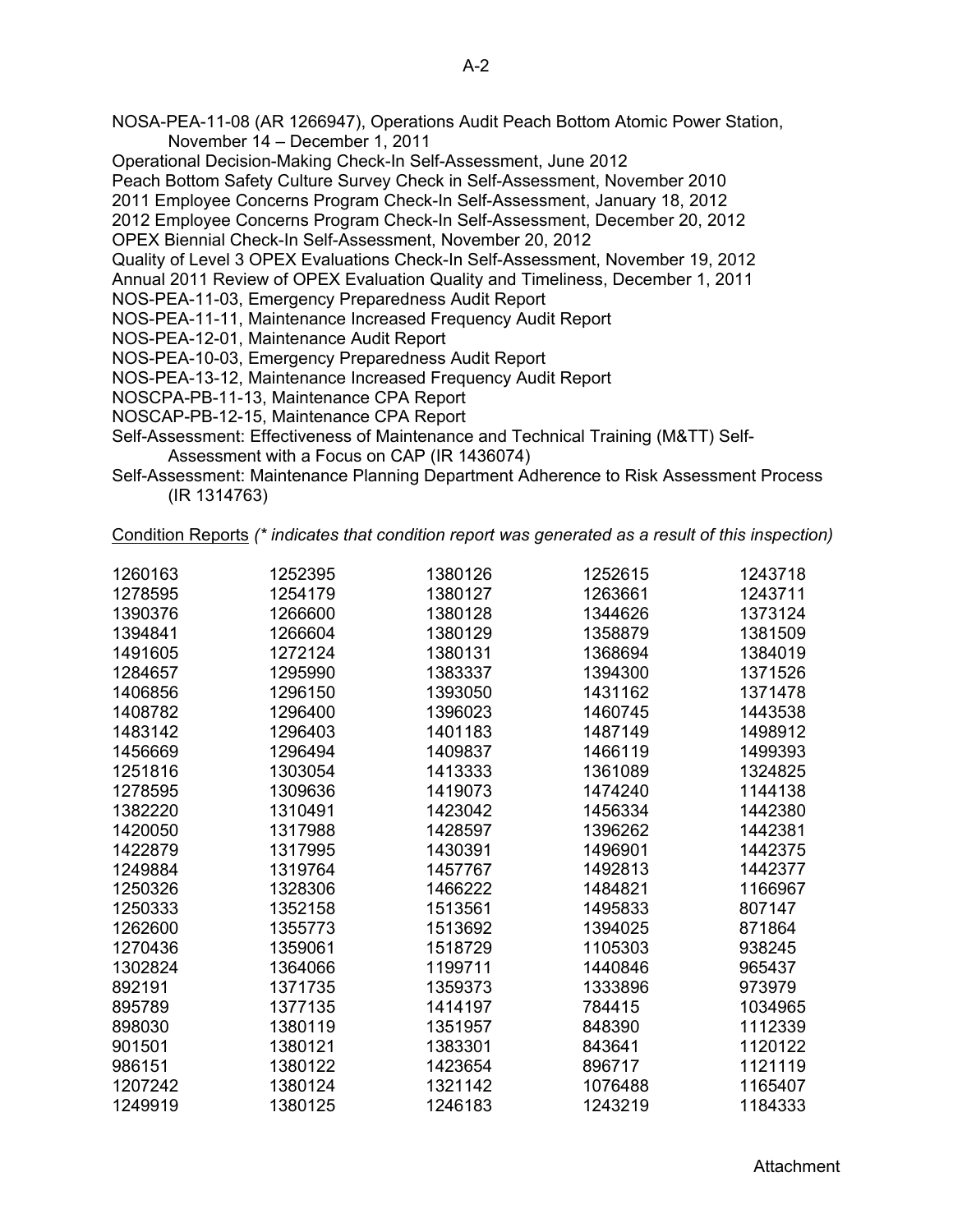| 1212082 | 1342458 | 1422294 | 1497484  | *1511693 |
|---------|---------|---------|----------|----------|
| 1244984 | 1353911 | 1425241 | 1497489  | *1511775 |
| 1254395 | 1353913 | 1427419 | 1497495  | *1511139 |
| 1262861 | 1356569 | 1436700 | 1497497  | *1512510 |
| 1279042 | 1363032 | 1434493 | 1497502  | *1511617 |
| 1286435 | 1364394 | 1442994 | 1497508  | *1510670 |
| 1290922 | 1364396 | 1462374 | 1497527  | *1513303 |
| 1293634 | 1364792 | 1465277 | 1497641  | *1513407 |
| 1311040 | 1373999 | 1468996 | 1497695  | *1516193 |
| 1314373 | 1377970 | 1473642 | 1497697  | *1522740 |
| 1319322 | 1382061 | 1484821 | 1497713  |          |
| 1321901 | 1394863 | 1489880 | 1500538  |          |
| 1326777 | 1408784 | 1497451 | 1516661  |          |
| 1340452 | 1412949 | 1497456 | *1512643 |          |

### Operating Experience

NRC Information Notice 2012-06, Ineffective Use of Vendor Technical Recommendations Fairbanks Morse SIL 22, Fuel Oil Control Linkage, Revision 2

### Non-Cited Violations and Findings

05000277/2012003-01; 05000278/2012003-01, Inadequate Test Control to Demonstrate RCIC System Design Basis Start-up Response Time

05000278/2011005-01, Untimely Corrective Action to Correct MOV Degraded Stem Lubrication 05000277&278/2011403

05000277&278/2012404-02, Failure to Implement a Testing Program to Ensure Security Systems Performed Their Intended Functions

05000277&278/2011502-01, Changes Made to EAL HU6 Which Decreased the Effectiveness of the Plans Without Prior NRC Approval

### Drawings

M-1-S-54, Sheet 7, RPS Electrical Schematic Diagram, Revision 81 M-1-S-34, Sheet 78, PRNM Elementary Diagram, Revision 1

### **Procedures**

RT-H-099-960-2, Outside Radioactive Material Storage Area Inspection and Survey" Revision 9 RP-AA-500-100, Requirements for Radioactive Material Stored Outdoors, Revision 3

LS-AA-115, Operating Experience Program, Revision 17

LS-AA-115-1001, Processing of Level 1 OPEX Evaluations, Revision 5

LS-AA-115-1002, Processing of Level 2 OPEX Evaluations, Revision 3

LS-AA-115-1003, Processing of Level 3 OPEX Evaluations, Revision 2

LS-AA-115-1004, Processing of NERs, NNOEs, and Root Cause Report Transmittals to INPO, Revision 2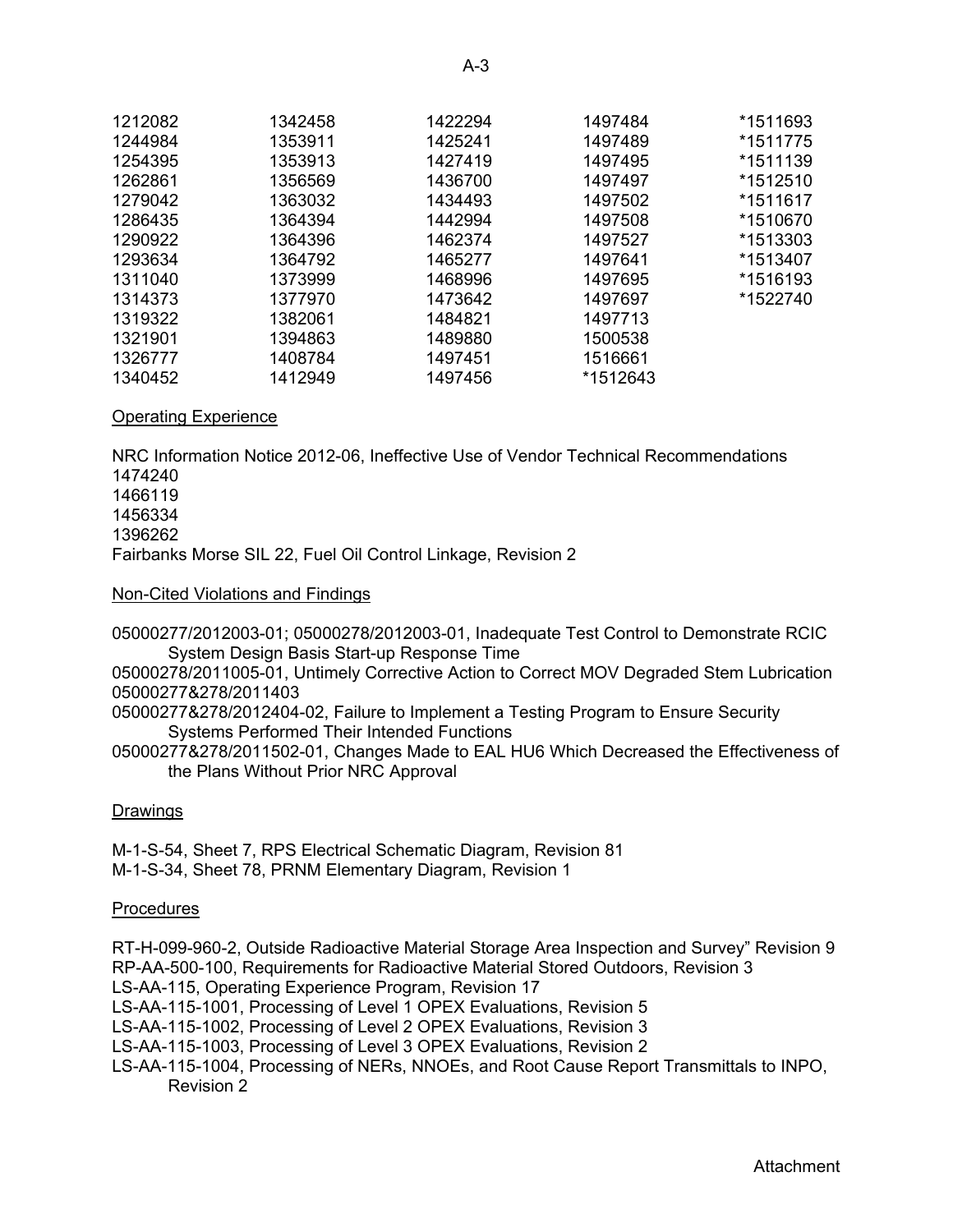- LS-AA-120, Issue Identification and Screening Process, Revision 14
- LS-AA-125, Corrective Action Program (CAP) Procedure, Revision 17
- LS-AA-125-1001, Root Cause Manual, Revision 10
- LS-AA-125-1002, Common Cause Analysis Manual, Revision 7
- LS-AA-125-1003, Apparent Cause Evaluation Manual, Revision 10
- LS-AA-125-1004, Effectiveness Review Manual, Revision 5
- LS-AA-125-1005, Coding and Analysis Manual, Revision 8
- LS-AA-126, Self-Assessment and Benchmark (SAB) Program, Revision 7
- LS-AA-126-1001, Focused Area Self-Assessments, Revision 7
- LS-AA-126-1005, Check-In Self-Assessments, Revision 5
- NO-AA-10, Quality Assurance Topical Report, Revision 87
- NO-AA-50, Nuclear Oversight Vendor Audit (NOVA) Process Description, Revision 0
- NO-AA-210, Nuclear Oversight Regulatory Audit Procedure, Revision 3
- NO-AA-210-1001, Nuclear Oversight Audit Handbook, Revision 5
- NO-AA-210-1002, Nuclear Oversight Audit Templates, Revision 3
- NO-AA-220, Nuclear Oversight Performance Assessment Procedure, Revision 7
- NO-AA-220-1004, Nuclear Oversight Comprehensive Performance Assessment Rating and Reporting, Revision 11
- NO-AA-300, Inspection Planning and Execution of Quality Inspection Activities, Revision 4
- OP-AA-108-115, Operability Determinations (CM-1), Revision 11
- OP-PB-108-115-1002, Operability Determination Management Guidance, Revision 0
- OP-AA-108-115-1002, Supplemental Consideration for On-Shift Immediate Operability Determinations, Revision 2
- WC-AA-101, On-Line Work Control Process, Revision 19
- WC-AA-101-1002, On-Line Scheduling Process, Revision 11
- EI-AA-101, Employee Concerns Program, Revision 10
- EI-AA-101-1001, Employee Concerns Program Process, Revision 11
- EI-AA-101-1002, Employee Issues Trending, Revision 7
- ER-AA-302-1004, Motor Operated Valve Performance Trending, Revision 8
- ER-AA-302-1006, Motor-Operated Valve Maintenance and Testing Guidelines, Revision 12
- ER-AA-310, Implementation of the Maintenance Rule, Revision 8
- ER-AA-310-1002, Maintenance Rule Functions Safety Significance Classification, Revision 3
- ER-AA-310-1003, Maintenance Rule Performance Criteria Selection, Revision 3
- ER-AA-310-1004, Maintenance Rule Performance Monitoring, Revision 11
- ER-AA-310-1005, Maintenance Rule Dispositioning Between (a)(1) and (a)(2), Revision 6
- ER-AA-310-1006, Maintenance Rule Expert Panel Roles and Responsibilities, Revision 4
- ER-AA-310-1007, Maintenance Rule Periodic (a)(3) Assessment, Revision 4
- MA-AA-723-301, Periodic Inspection of Limitorque Model SMB/SB/SBD-000 through 5 Motor Operated Valves, Revision 8
- RT-O-013-725-2, RCIC Response Time Test, Revision 11
- ST-O-013-301-2, RCIC Pump, Valve, Flow, and Unit Cooler Functional and In-Service Test, Revision 41
- T-200C-3, Containment Venting via the 6-Inch ILRT Line from the Torus, Revision 9
- T-200F-2, Containment Venting via the 6-Inch ILRT Line from the Drywell, Revision 5 WC-AA-106, Work Screening and Processing, Revision 13
- EP-AA-1007, Exelon Nuclear Radiological Emergency Planning Annex for Peach Bottom Atomic Power Station, Revision 26
- OP-AA-108-117, Protected Equipment Program, Revision 3
- RP-AA-460-003, Access to HRAS/LHRAS/VHRAS and Contaminated Areas in Response to a Potential or Actual Emergency, Revision 3